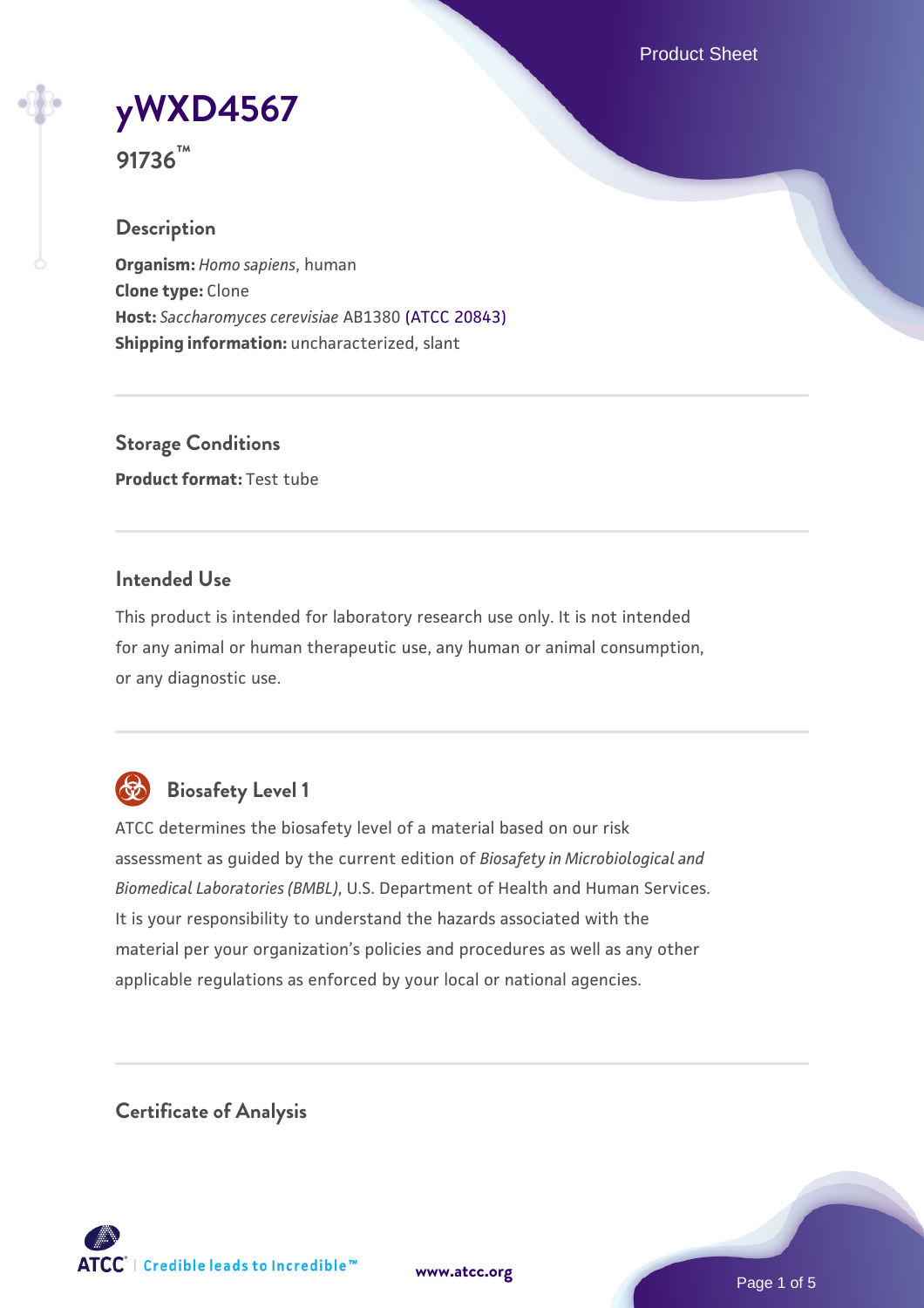## **[yWXD4567](https://www.atcc.org/products/91736)** Product Sheet **91736**

For batch-specific test results, refer to the applicable certificate of analysis that can be found at www.atcc.org.

## **Insert Information**

**Type of DNA:** genomic **Genome:** Homo sapiens **Chromosome:** X X pter-q27.3 **Gene name:** DNA Segment, single copy **Gene product:** DNA Segment, single copy [DXS3539] **Gene symbol:** DXS3539 **Contains complete coding sequence:** Unknown **Insert end:** EcoRI

## **Vector Information**

**Construct size (kb):** 260.0 **Intact vector size:** 11.454 **Vector name:** pYAC4 **Type of vector:** YAC **Host range:** *Saccharomyces cerevisiae*; *Escherichia coli* **Vector information:** other: telomere, 3548-4235 other: telomere, 6012-6699 Cross references: DNA Seq. Acc.: U01086 **Cloning sites:** EcoRI **Markers:** SUP4; HIS3; ampR; URA3; TRP1 **Replicon:** pMB1, 7186-7186; ARS1, 9632-10376

# **Growth Conditions**

**Medium:** 



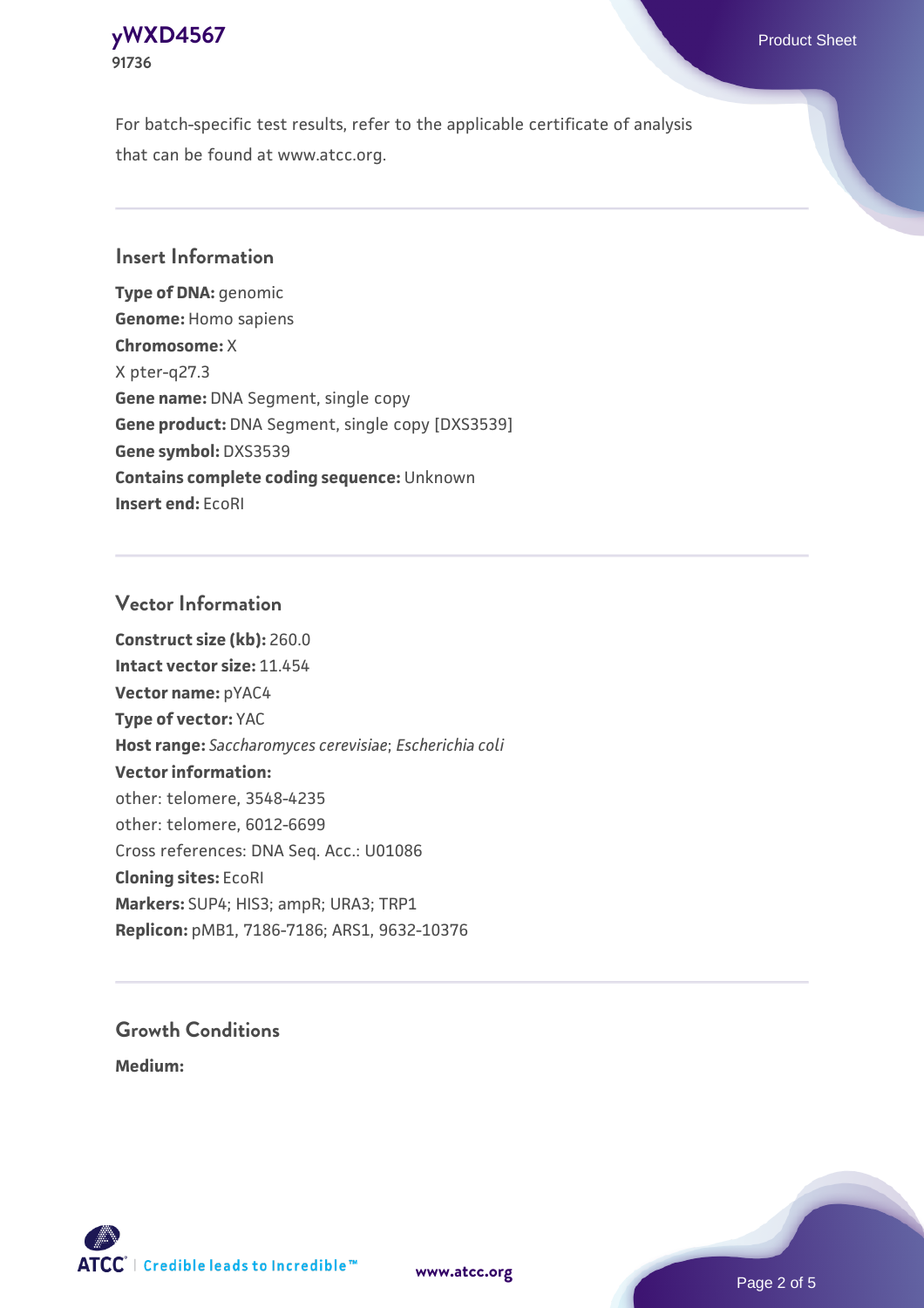#### **[yWXD4567](https://www.atcc.org/products/91736)** Product Sheet **91736**

[ATCC Medium 1245: YEPD](https://www.atcc.org/-/media/product-assets/documents/microbial-media-formulations/1/2/4/5/atcc-medium-1245.pdf?rev=705ca55d1b6f490a808a965d5c072196) **Temperature:** 30°C

#### **Notes**

More information may be available from ATCC (http://www.atcc.org or 703- 365-2620).

## **Material Citation**

If use of this material results in a scientific publication, please cite the material in the following manner: yWXD4567 (ATCC 91736)

## **References**

References and other information relating to this material are available at www.atcc.org.

## **Warranty**

The product is provided 'AS IS' and the viability of ATCC® products is warranted for 30 days from the date of shipment, provided that the customer has stored and handled the product according to the information included on the product information sheet, website, and Certificate of Analysis. For living cultures, ATCC lists the media formulation and reagents that have been found to be effective for the product. While other unspecified media and reagents may also produce satisfactory results, a change in the ATCC and/or depositor-recommended protocols may affect the recovery, growth, and/or function of the product. If an alternative medium formulation or reagent is used, the ATCC warranty for viability is no longer



**[www.atcc.org](http://www.atcc.org)**

Page 3 of 5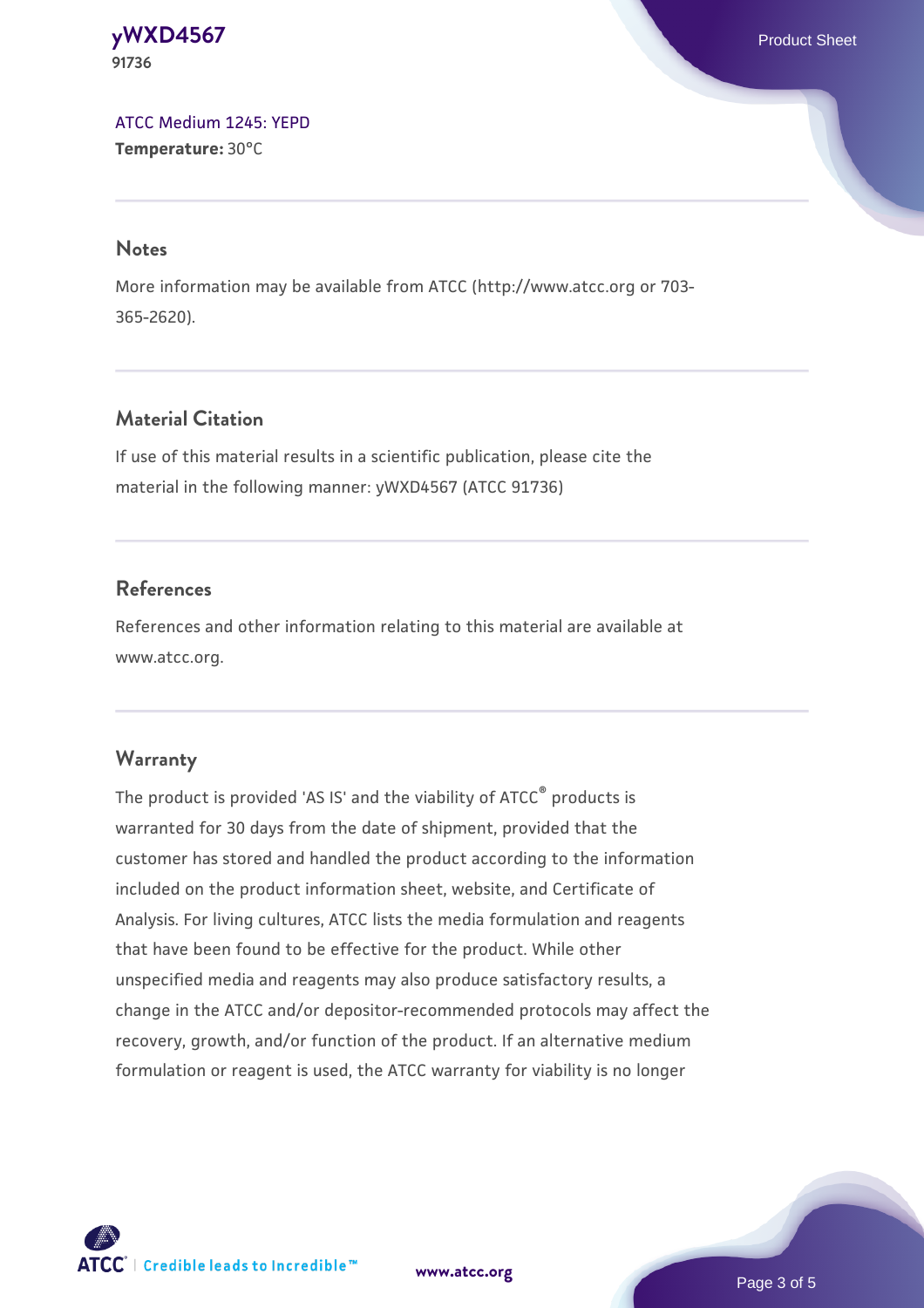**91736**

valid. Except as expressly set forth herein, no other warranties of any kind are provided, express or implied, including, but not limited to, any implied warranties of merchantability, fitness for a particular purpose, manufacture according to cGMP standards, typicality, safety, accuracy, and/or noninfringement.

#### **Disclaimers**

This product is intended for laboratory research use only. It is not intended for any animal or human therapeutic use, any human or animal consumption, or any diagnostic use. Any proposed commercial use is prohibited without a license from ATCC.

While ATCC uses reasonable efforts to include accurate and up-to-date information on this product sheet, ATCC makes no warranties or representations as to its accuracy. Citations from scientific literature and patents are provided for informational purposes only. ATCC does not warrant that such information has been confirmed to be accurate or complete and the customer bears the sole responsibility of confirming the accuracy and completeness of any such information.

This product is sent on the condition that the customer is responsible for and assumes all risk and responsibility in connection with the receipt, handling, storage, disposal, and use of the ATCC product including without limitation taking all appropriate safety and handling precautions to minimize health or environmental risk. As a condition of receiving the material, the customer agrees that any activity undertaken with the ATCC product and any progeny or modifications will be conducted in compliance with all applicable laws, regulations, and guidelines. This product is provided 'AS IS' with no representations or warranties whatsoever except as expressly set forth herein and in no event shall ATCC, its parents, subsidiaries, directors, officers, agents, employees, assigns, successors, and affiliates be liable for indirect, special, incidental, or consequential damages of any kind in connection with or arising out of the customer's use of the product. While reasonable effort is made to ensure authenticity and reliability of materials on deposit, ATCC is not liable for damages arising from the misidentification or



**[www.atcc.org](http://www.atcc.org)**

Page 4 of 5